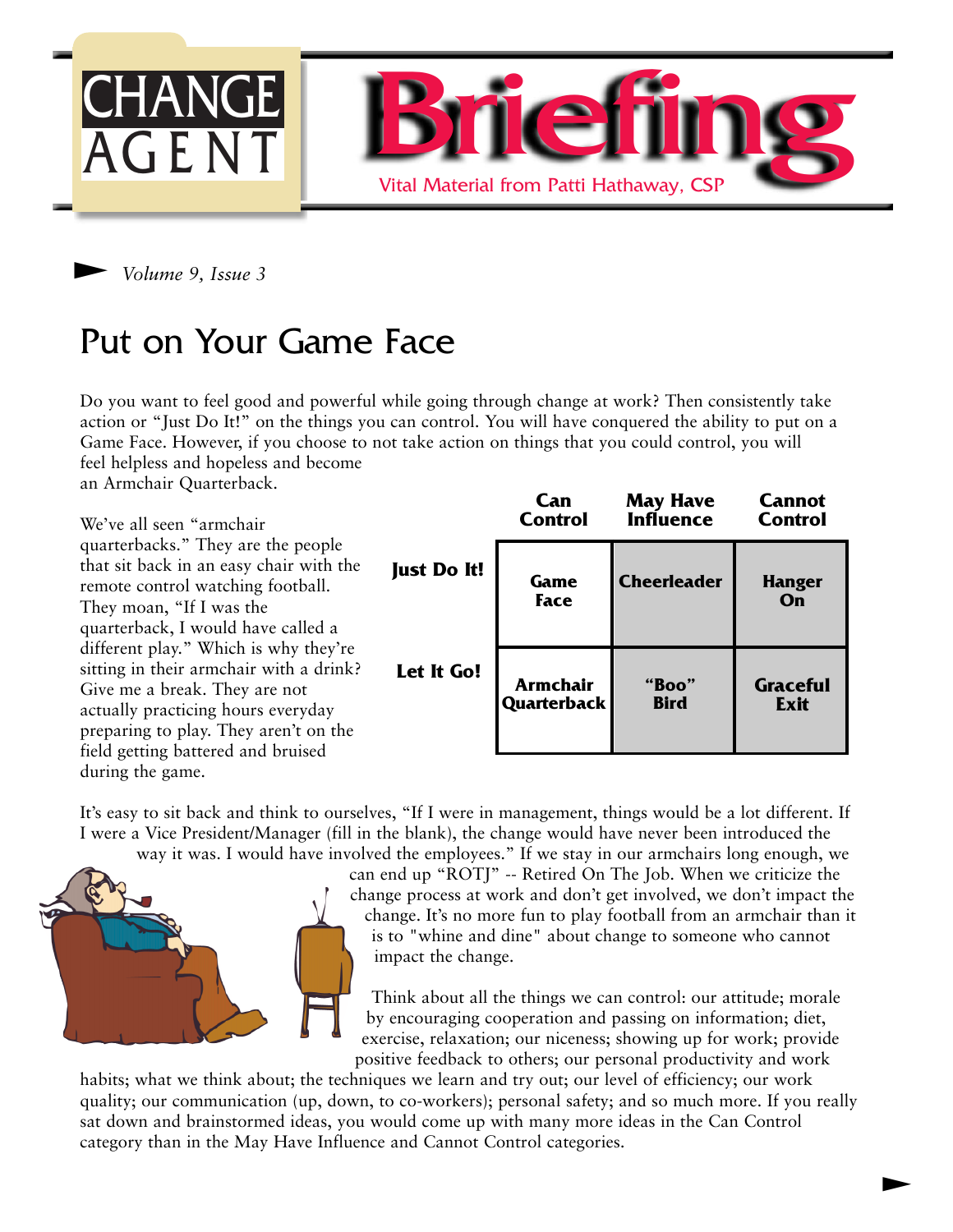## The Game Face

We need to learn how to get in the game and take action on the things we can control. One of the best examples of putting on a Game Face was the 1997 Super Bowl Football Game. Most of the pre-game attention was on quarterback, John Elway. It was Elway's fourth year to bring the Denver Broncos to the Superbowl. His team lost the first three times he quarterbacked in the Superbowl.

The most interesting story behind the 1997 Super Bowl was not Elway but Terrell Davis, the Bronco's running back. Davis was clearly the star of the first quarter of the football game. However, after a brutal tackle, Davis left the game with a migraine headache. He was out of the game the entire second quarter and the extended half time. Despite his pain, Davis fought back -- woozy from the medication --

to play the second half of the game brilliantly. Not only did Davis help the Broncos win the 1997 Super Bowl, he was also awarded the most valuable player award.

We can make our attitude positive because we control it, NOT because we feel like it.

Personally, I don't think Davis was miraculously healed of his migraine headache during halftime. He didn't come back in the second half saying, "I feel great. I love playing football." I think Terrell Davis forced himself to put on a game face and said, "I have to just do it. I don't care how much pain I'm in. I don't care how uncomfortable I am. I'm going to go in and play this game because I can." Have you ever suffered from a migraine headache? Have you ever played football with a migraine headache? It's doubtful. Terrell Davis's courageous act exemplifies the term "game face." We can all learn from his example.

A game face is what winners put on in changing organizations. Change will be painful. But all of us can put on our game face and just do it. We need to "suck it up" and force ourselves to be productive. We can make our attitude positive because we control it, NOT because we feel like it. If we choose to put a game face on, we'll feel good and powerful, but not necessarily happy. Happiness does not always come hand in hand with feeling good and powerful. Terrell Davis probably felt somewhat powerful while playing in the Super Bowl, but not necessarily happy about his condition. Happiness came with the victory, not during the play.

## Our Choice

We all have choices. You are going to choose in your change situation to either become a victim of change or to become a change agent. It is not an easy process. If you go back to your organization with a vision to put your game face on and to be a cheerleader, inevitably you will encounter people in your organization who will not be supportive of that decision. It is difficult to thrive in change when we're in pain. Our negative co-workers will want us to sink low and to feel as lousy about our situation as they do. Yet, the decision is ultimately our own. What will your choice be?

*This article is excerpted from Patti Hathaway's book* "Untying the 'Nots' of Change Before You're Fit to be Tied." To order a copy of her book go to [www.thechangeagent.com/products.html](http://www.thechangeagent.com/products.html)